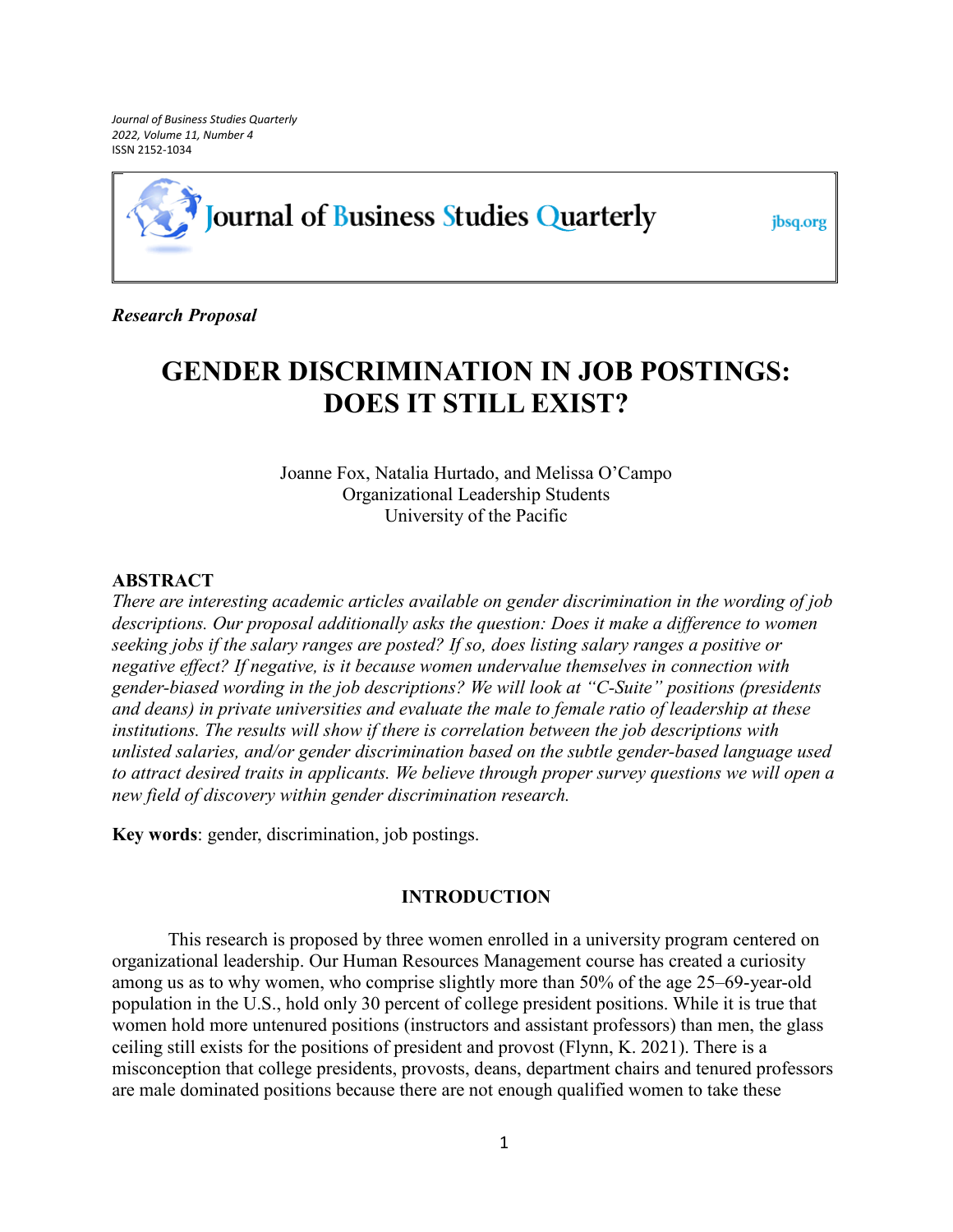positions. According to Flynn, this is a myth because more than half of all master's degrees were awarded to women during the past three decades, and women receiving doctoral degrees have outpaced men since 2006. Our studies have made us question why women are not acquiring high leadership positions at a faster pace.

Research in 2016 by CUPA-HR showed that women in academic leadership positions earn less than men – on average approximately eighty cents for every one dollar. The overall national wage gap in 2019 showed the highest paid senior executive women in business earned 84.6 cents for every one dollar earned by their male counterparts (Thorbeck 2021). We propose that gendered wording in job postings, and if a salary range is disclosed, contribute to the inequity of women leaders in executive academic roles. We propose examination of job advertisement wording for subtle messages that imply only men are qualified. Our research proposal will add to the field of HR studies, specifically why women are not applying and being hired in greater numbers to upper-level positions in academia.

During our coursework, we have learned an important part of organizational leadership is Human Resources Management (HRM) because two of its primary functions are recruitment and retention of personnel. Our research proposes to look specifically at recruitment practices, namely job postings, also sometimes referred to as job openings, listings, advertisements, and/or vacancies, and how gender discrimination exists in and through them before the hiring process begins and despite the laws outlawing discrimination based on gender. To remain relevant and competitive, the current business environment has been placing an increasing focus and scrutiny on Diversity, Equity, and Inclusion (DEI) adoption, integration, policies, and practice. We propose to research if there is a correlation between salary transparency and gendered wording in the job postings of private colleges and universities in California and if there is a correlation to appointments of women leaders resulting in a change to the ratio of men to women leaders in these institutions.

Salary transparency and explicitly stated policies have the potential to play a part in gender discrimination in job postings, as it relates to impression management in the California academic community and the perpetuation of the ongoing gender pay gap as a measure or indicator of its failure to fulfill the industry's commitment to DEI at large. Examining employer and employee attitudes about salary transparency, closing the gender pay gap, and paying employees based on the perceived internal value of the position rather than outside/external factors on what an employee is worth (salary history, work experience, gender, etc.). The problem is important because the gender pay gap between men and women persists.

What is the cause and effect of the problem we are researching? Currently, best practices for job advertisements that conform to non-discrimination policies, are not resulting in gender parity in appointments or salaries. This perpetuates the cycle of gender inequity, resulting in a failure to achieve the goals of DEI policies in practice. This emphasizes the necessity of employers, specifically human resource managers, to be aware of and discontinue use of covert messaging through gendered wording in job postings.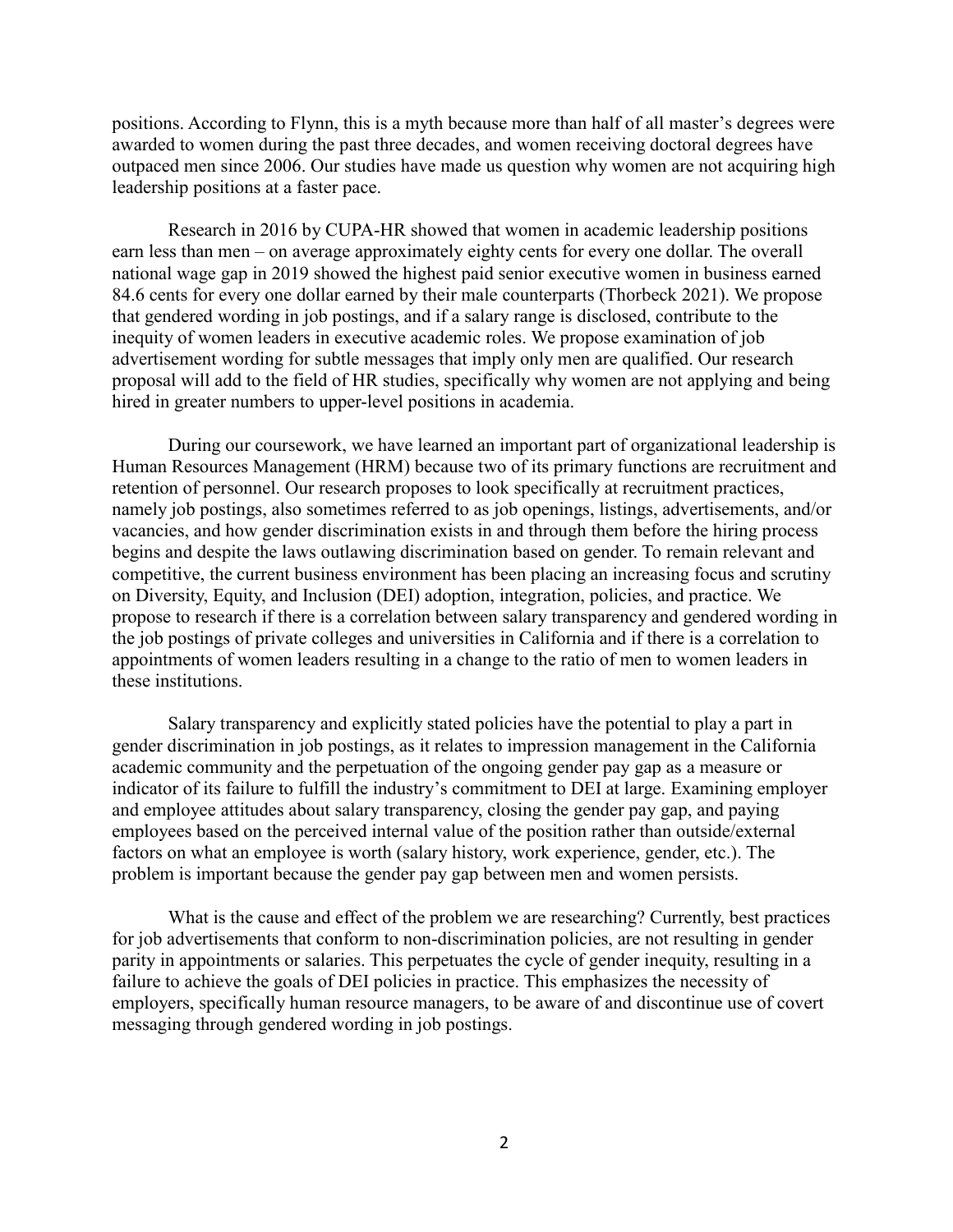#### **LITERATURE REVIEW**

A 2011 study (Gaucher, D., et al. 2011) proposed that gendered wording is an unacknowledged, institutional-level way to maintain inequality via job recruitment materials that are subtle but systemic. Words associated with male stereotypes – such as leader, competitive and dominant – are less appealing to women. Women are more apt to apply for positions when recruitment uses words such as support, understand, interpersonal. The study results showed that it was the perception of belonging, or not belonging, that overrode perceived applicable skills. The authors noted that in North America, in 2008, only 20% of full professors in the natural sciences were women. Their study was based on the question: Why do women continue to be underrepresented in this area? They found that most people tend to defend the status quo with the belief that what is happening currently is natural and desirable and the way things ought to be. Sexist beliefs are often unconscious, and stereotypes justify gender inequalities. The social dominance theory (SDT) asserts that the social structures already in place reinforce and perpetuate institutional-level and group-based inequality. These are so deeply embedded in the social structure that they are overlooked by society at large. Hence, word-choice in recruitment messaging can plant discouragement in women's minds and reduce their inclinations to apply.

Although the 1964 Title VII of the Civil Rights Act deems the practice of bias in job advertisements unconstitutional, the gender of the ideal candidate is still conveyed, but more subtly, for jobs that are typically given to males versus females. The study cited established literature that documents the differences in the way women and men use everyday language. In general, women are perceived to be more communal and interpersonal than men, and men are more readily attributed to have traits associated with leadership. Recommendation letters for university faculty jobs were analyzed (Gaucher and Friesen) and found that writers used words like "outstanding" and "unique" most often when describing male rather than female candidates. Women, described as more communal in the recommendation letters, were less likely to be hired, reflecting stereotypical gender roles. The study's prediction that subtle variations in the gendered wording used in job postings affects people's perception of jobs was found to be true. Specifically, the study found that masculine wording signals that there are more men in the field and alerts women that they may not "belong"; belongingness can greatly affect a person's tendency to approach certain fields even though the person views themself as skilled for the job.

A Danish study (Askehave & Zethsen, 2014) gives us interesting information about gendered connotations of the word "leadership" in job postings. This study concentrated on top business executive positions, not specifically academic, and the findings revealed most traits described in the postings were associated with stereotypically masculine characteristics. The study also suggests that recruitment practices as well as the would-be applicants' self-perceptions are to blame for them not applying. We ask the question: could the slow progress of women at the top echelons of business and academics be due in part to the language used in job descriptions? Job descriptions tell potential applicants, as well as the community in which the position is offered, which traits are expected of a successful applicant. "The linguistic constructions … may influence not only people's views on what a real leader is like; it may also have significant, social consequences in that people who cannot identify with the description may choose not to respond to the advertisement and are thus prevented from pursuing a top position." For example, if women are thought to be more irrational, emotional, and subjective in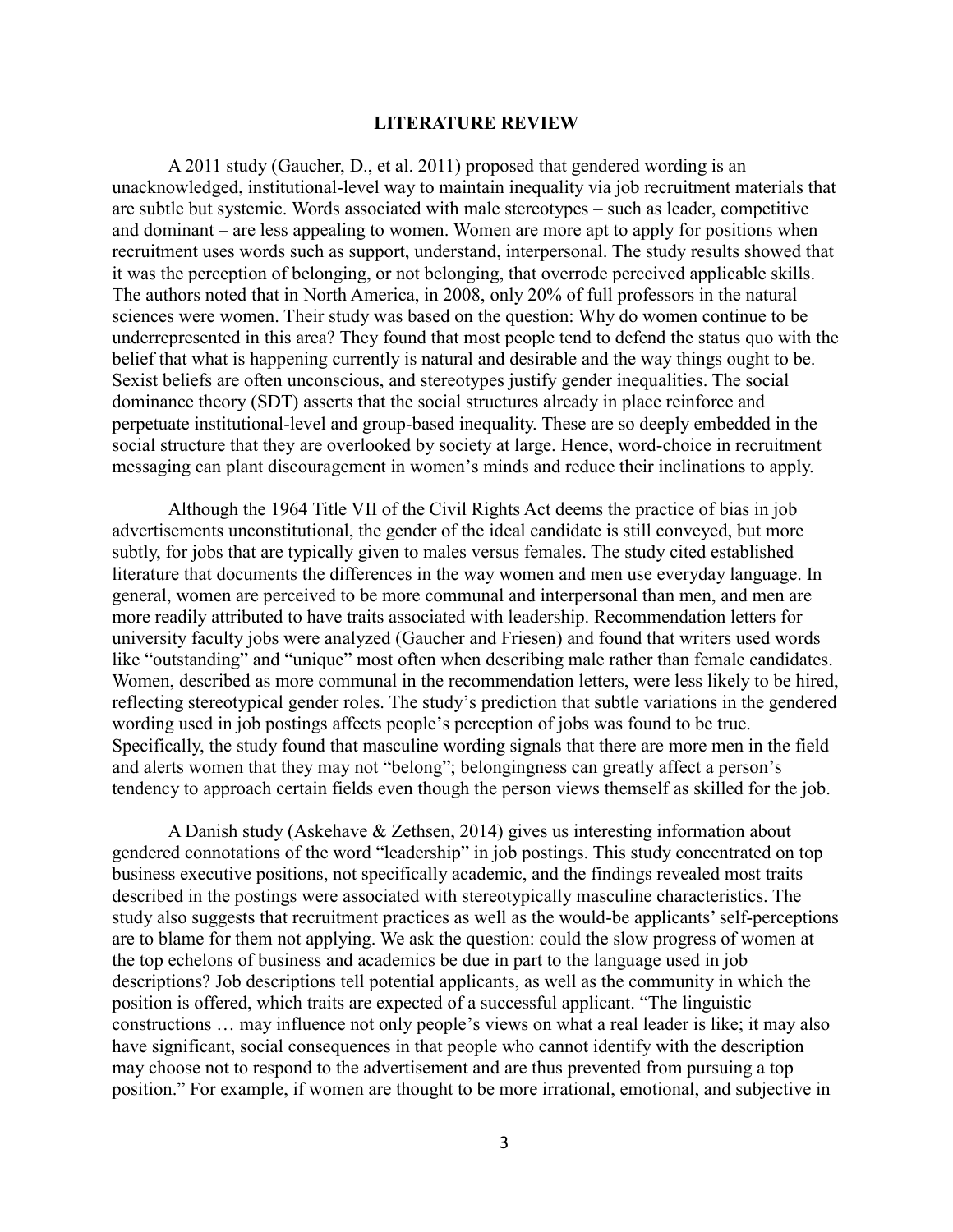decision-making than men, women will come to believe it themselves and it will affect the way they speak and act. Women may be discouraged from applying to top positions when they see themselves as less assertive, confident, controlling, and individualistic than men. It has been proposed that gendered wording in job recruitment postings maintain inequality in maledominated occupations. Most interesting was the Danish paper's mention that often leadership job descriptions use words such as result-oriented, persistent, decisive, mature, dynamic, robust, strong drive, and goal-oriented – attributes ascribed to descriptions of a typical man, but not a typical woman. Language that appeals to women in job postings includes empathetic, responsible for strategy, and able to reach joint objectives; these are words that connote supportive positions as much as they do for leadership positions.

Women have made gains through decades in the workplace and educational attainments, and according to (Castro, 1997) during the past twenty years, unions have increasingly opened their top ranks to full participation by women and people of color, making pay equity a higher priority. Although we have made progress, we continue to see key issues that have not been resolved with women entering the workforce. Our team is attempting to discover if there is a correlation and/or a preference for women applicants when the salary is excluded, or is included, in job descriptions. In the past, the widespread practice of paying men more than women for the same work was widely accepted because men had families to support. Today, this practice is illegal, but men still earn more than women, even for the same job. The disparity has seriously disadvantaged women and their families (Castro, 1997). Our research seeks to examine if women's leadership appointments increase when the salary is included as part of the job posting. A "woman's job" is paid lower than a "man's job" in the same company for roles that require the same amount of skill, effort, and responsibility (Castro, 1997). The probability of a woman in the workforce learning if they are paid equally to men in the same position, are low due to policies forbidding salary discussion. Requiring all job descriptions to include salaries will help advance women and decrease wage gender discrimination. Since 1963, the Equal Pay Act requires equal pay for th**e** same work, but the facts show this is still not the case **(**Castro, 1997). The barriers to gender equality in wages must be broken so that future generations of women can advance and thrive.

According to *A factorial survey experiment with real-world vacancies and recruiters in four European countries,* published in July 2020, female applicants have lower recruitment chances compared with their male counterparts, but this phenomenon is not equally pronounced in all contexts. As results have shown, the degree of discrimination against female candidates not only varies between countries, but also between occupations within countries. This finding made the researchers furthermore explore the idea that job descriptions made by the employers need to take discrimination into consideration with recruitment and occupations all over the world. These researchers considered how to measure and conduct their study to find what they needed. In the case study, the Employer Survey job advertisements sampled were in Bulgaria (BG), Greece (GR), Norway (NO), and Switzerland (CH). That led to our group decision to choose real schools in California job descriptions for sampling. The overall findings after we conduct all the data will allow us to suggest the importance of revising job descriptions with the addition of salary ranges. We will be able to implement the discovery in the case study (Bertogg, A. et al. 2020): "policies promoting gender equality, such as antidiscrimination policies, may prevent discriminatory behavior. Implementing antidiscrimination policies (e.g., through ombudspersons)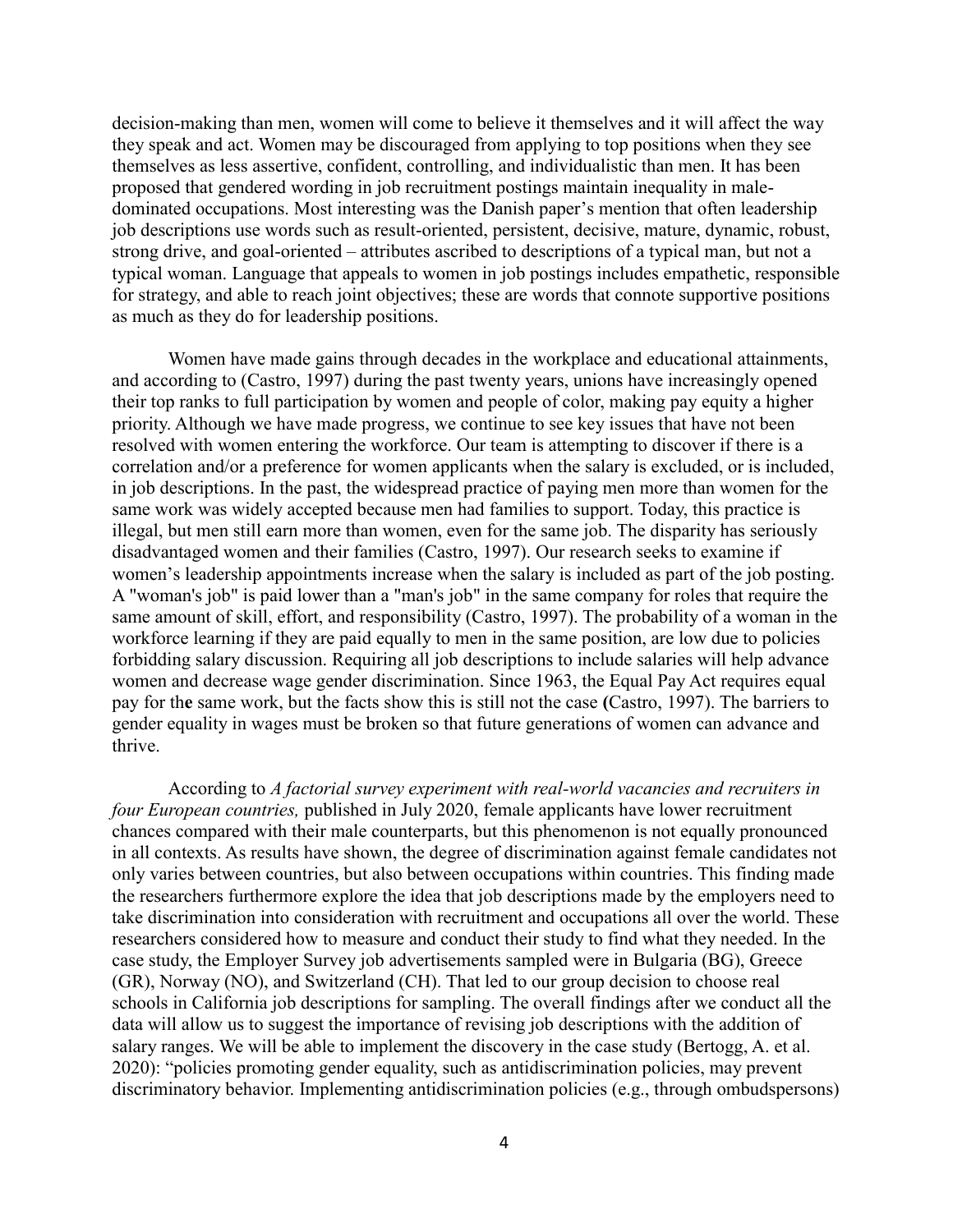reduces opportunities for discriminatory behavior in hiring and facilitates the documentation and processing of such behavior." (Teigen 1999; Peterson & Saporta 2004).

Continuing with our research on past and current studies related to the topic of gender discrimination in job postings, two additional studies, *When Job Ads Turn You Down: How Requirements in Job Ads May Stop Instead of Attract Highly Qualified Women* (Derous & Wille, 2018), and *Affirmative action policies in job advertisements for leadership positions: How they affect women's and men's inclination to apply* (Nater & Sczesny, 2017), also offer international insights, further emphasizing the need for research within United States' higher education systems. Both studies examined job advertisements in academia and surveyed master's degree students. The first was a two-party study analyzing the differences between when job postings were written, in terms of behaviors or personality traits, and how the wording influenced women's interest in the role and their decision to apply; specifically, when there were negative connotations to the traits in the ads. This study provided insight into the direction we could take for our own research.

The second study "provides evidence that only some preferential treatment policies may be successful in increasing women's interest in leadership positions...and inclination to apply" (Nater & Sczesny, 2017). Utilizing a four-control group methodology for quantitative research, the study found that, "women's attraction to a fictitious organization was highest when the companies' efforts for equal opportunities were emphasized and when women were actively encouraged to apply." This study was not confined to one gender, however, the results found that women were not inclined to apply more when preferential treatment policies and quotas were explicitly stated.

Overall, we found little research on the topic of salary transparency, which was not surprising given the pervasive business practice in the U.S. to not disclose salary ranges in job advertisements combined with the reality that there is no federal law or regulation requiring private enterprises, including colleges and universities, to do so. Our proposal is to begin that research and contribute to the conversation of reducing gender discrimination in the workplace, considering the gender pay and leadership gaps are currently measured after the hiring process is completed and we are purporting to examine the potential for discrimination before the hiring process begins. Thus, opening the door to further research in this area.

#### **METHODOLOGY**

We chose a qualitative methodology because we are interested in researching if there are correlations between job postings salaries, specific policies listed and whether this is related to women being appointed to leadership positions in academia. The results may show if salary transparency, policies and wording are the cause of gender discrimination. The research will be conducted by cross referencing findings with other data metrics; although we will have limitations, this will be the starting point. The research will focus on job posting descriptions at private colleges and universities in California; as taxpayer-funded institutions, public institutions are required by law to disclose salary ranges in all job postings, so we are not proposing to include them. The team will examine the active online job postings of the eighty-plus private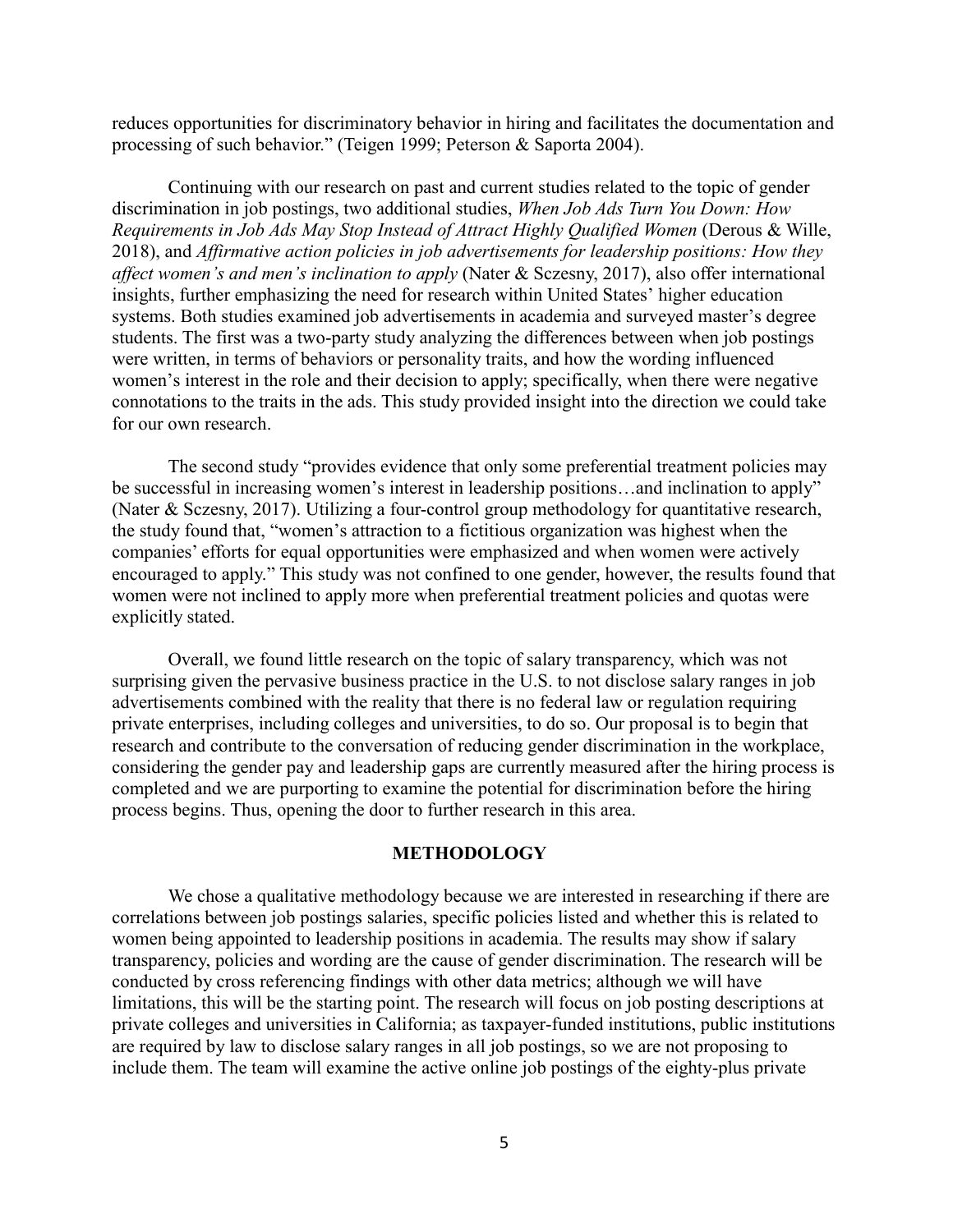colleges and universities in California during a one-month period, preferably in July which is the beginning of the academic and fiscal year for most schools.

## **DATA COLLECTION**

The research of job postings will include gathering information on salary ranges, statements, DEI policies, affirmative action statements, preferential hiring statements, geographical areas, whether they are religious/faith-based institutions, and the ages of the institutions (year they were founded). Following the examination, we will then calculate the male to female ratio of leadership at the institutions and focusing on the president, C-suite executives, and deans. The results will show if there is correlation between the job descriptions with unlisted salaries, and/or gender discrimination based on the subtle discriminatory language used to attract desired traits in applicants. The team will analyze information through online access augmented by email or telephone conversations if necessary; we will not need to travel for this study. After the data is collected, we will determine if there are correlations between job postings and whether women were chosen to fill the open roles by the end of the year.

Limitations will be applied to our proposed data collection. The data will be limited to private colleges and universities in California and job postings that are published publicly online. If our findings show the correlations we suspect, we will attempt to influence other states to join in this research. Eventually, this research could lead to national discourse among private colleges and universities regarding assurance of gender equity in how job postings are worded and what they include.

#### **CONCLUSION**

We have reviewed articles proving our suspicion that one reason women are in fewer toplevel positions, in academia and in business, is due to subtle language in job postings that can make women feel as though they do not 'belong' in certain roles. Secondly, we hope to discover if transparency of salaries makes a difference in whether women apply for and receive top-level roles. If our research findings of job postings at California private colleges and universities show proof of our suspicions, we will send the results to HR managers of those institutions imploring them to be more mindful of gender discriminating language and the affect posting salary ranges may have on applications.